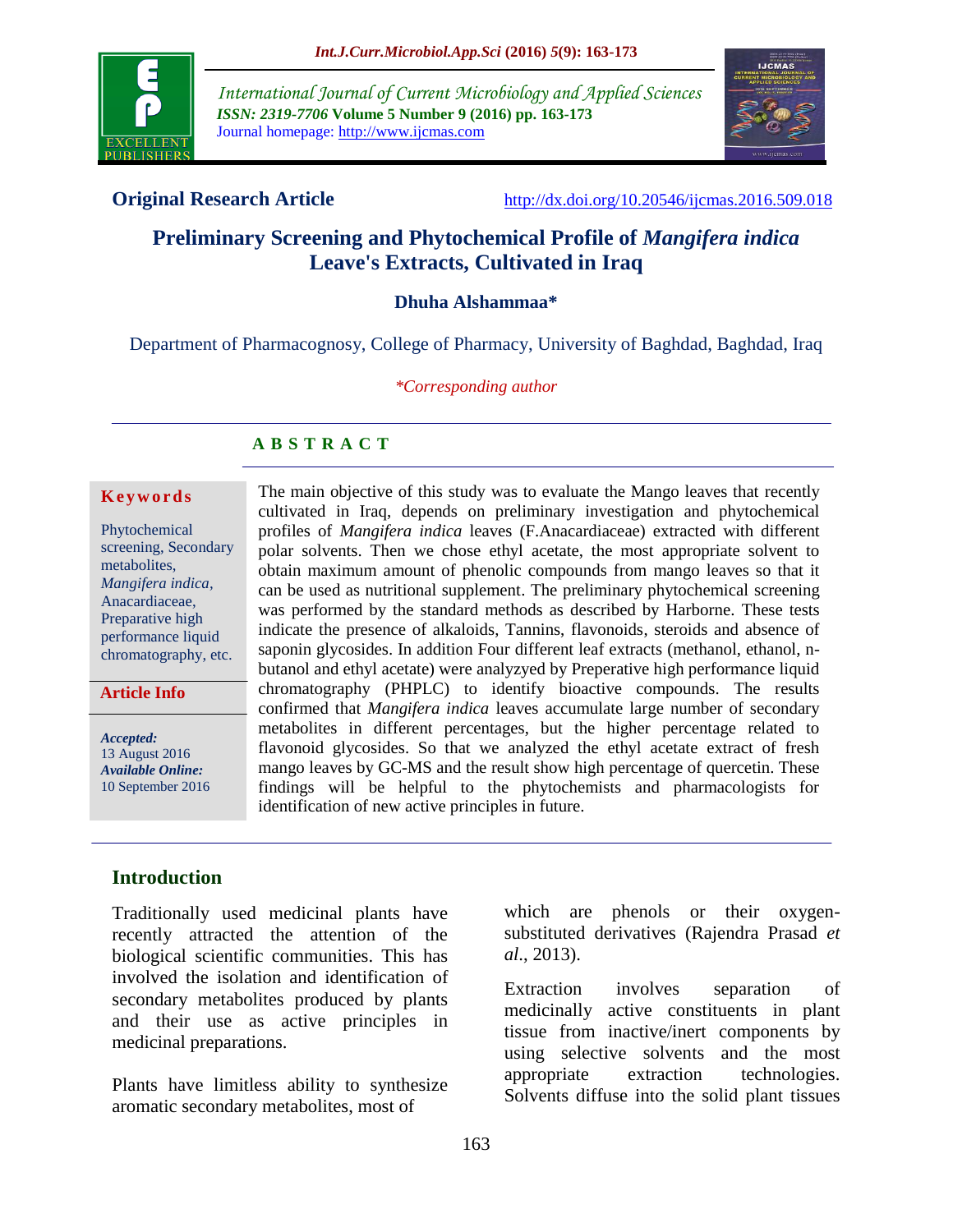and solubilize compounds of similar polarity (JoonaK, Sowmia *et al*., 2013). Our plant is *Mangifera indica* Linn., it is a large evergreen tree, belongs to the family Anacardiaccae. It is commonly known as 'Maram' in Tamil, 'Mango' in English, 'Aam' in Hindi and 'Aamra' in Sanskrit. Different varieties of mango have been cultivated throughout the world and recently cultivated in Iraq (Rajan *et al*., 2011). It consists of about sixty genera and six hundred species, which are mainly tropical trees and shrubs. Its parts are commonly used in folk medicine for a wide variety of remedies. Many phenolic compounds have been detected in Mango peels, bark, Pulps and seed kernels. Several pharmacological activities of mango extracts have been reported including anti-inflammatory, antioxidant, anti-allergic, anthelmintic and antiamoebic. Herbal drinks are very popular, as they contain natural constituents especially phenolic compounds (Abdelnaser Abdelghany *et al*., 2010).

The mango is a rich source of various polyphenolic compounds. The major polyphenols in the mangoare: mangiferin, catechins, rutin, quercetin, kaempferol, rhamnetin, anthocyanins, gallic and ellagic acids, propyl and methyl gallate, benzoic acid, and protocatechuic acid. The amounts of the different polyphenolic compounds in the mango vary from part to part (pulp, peel, seed, bark, leaf, and flower) (Talba *et al*., 2014). Polyphenols are secondary metabolites of plants and are widely distributed in beverages and plant-derived foods. Human consumption studies indicate 1 g of total polyphenols is frequently consumed per day and it is not anticipated that any acute or lethal toxicity would be observed through the oral intake route [\(Augustin](http://jn.nutrition.org/search?author1=Augustin+Scalbert&sortspec=date&submit=Submit) Scalbert *et al*., 2000). Phenolic compounds have the capacities to quench lipid peroxidation, prevent DNA oxidative damage, scavenge free radicals and prevent inhibition of cell communication, all of which are precursors to degenerative diseases.

Free radicals cause depletion of the immune system antioxidants, change in gene expression, and induce abnormal proteins resulting in degenerative diseases and aging. Use of pure isolated compounds has been found to be less effective than the use of crude mixtures from the particular mango part suggesting that synergism of the various mango polyphenols is important for maximum antioxidative activity (Martin Masibo *et al*., 2008).

# **Materials and Methods**

# **Identification of mango leaves**

The mango species used in this study were identified by their leaves by the taxonomist Dr. Alialmosawi.

# **Collection of the mango leaves**

*Mangifera indica* leaves were collected from mango trees in the garden. The leaves were washed by tap water and dried at room temperature, then made as powder using mortar and pestle. The powder was preserved in an airtight container and kept in a cool dry place.

# **Preparation of methanol extract of mango leaves**

50g of the powdered leaves was extracted exhaustively over a period of 10 hours using continuous hot extraction method with 350ml of methanol in a soxhlet apparatus. The extract was concentrated to a solid form using rotary evaporator at 40°C.

#### **Preparation of ethanol extract of mango leaves**

50g of the powdered leaves was extracted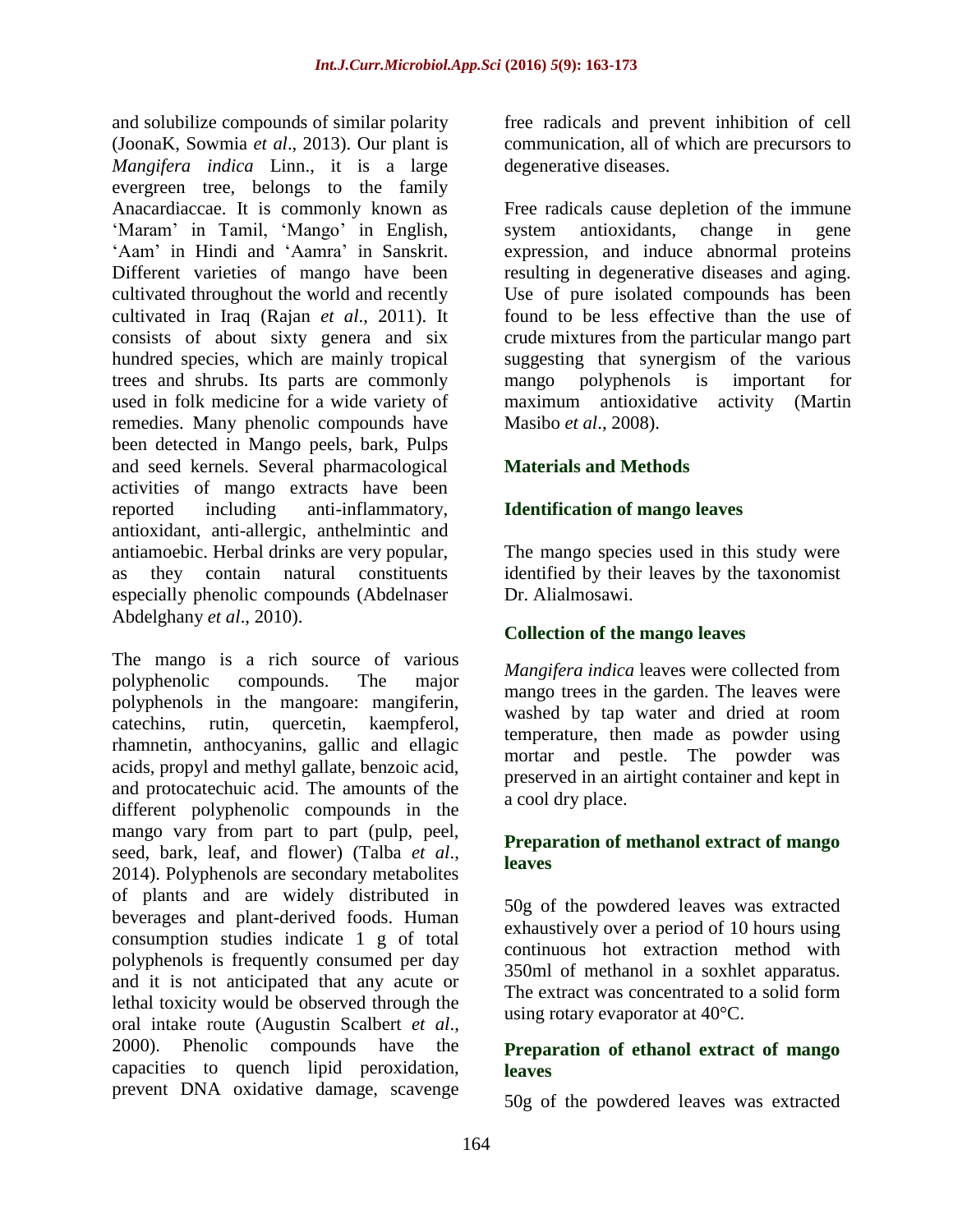with 200ml of ethanol by maceration over night at room temperature. The extract was filtered then concentrated and divided into small portions, one for identification and the other part was partioning with n-butanol and ethyl acetate respectively, then each fraction was concentrated to small volume for further study.

#### **Preparation of ethyl acetate extract of mango leaves**

50g of fresh mango leaves was extracted with ethyl acetate by maceration at room temperature over night using magnetic stirrer, then filtered and concentrated by rotary evaporator to small volume for further study.

#### **Phytochemical tests**

10g of dried mango leaves powder was extracted by boiling with water for 15min.Filtered and was evaluated for the presence of phytochemical compounds using standard methods (Harborn, 1998).

#### **Detection of Steroids by Lieberman-Burchard test**

Take 1ml of the aqueous extract in a test tube then add 5ml of anhydrous acetic acid and shake well. Take 4 drops of the above mixture and place in a porcelain dish, and then add one drop of conc.H<sub>2</sub>SO<sub>4</sub>.A change of color from rose, through red, violet and blue to green.

The colors are slightly different from compound to compound.

#### **Detection of Cardiac Glycosides (Keller-Killians Test)**

To 1ml of aqueous extract add 1ml of glacial acetic acid containing one drop of ferric chloride solution. Then add 1ml of

concentrated sulphoric acid to the above mixture in drops to make two layers. A brown ring obtained at the interface indicated the presence of ade-oxy sugar characteristic of cardenolides.

# **Detection of Saponins (Froth Test)**

1ml of aqueous extract diluted with distilled water to 20ml which was shaken in a graduated cylinder for 15 Seconds. Formation of foam layer after 15 minutes indicated the presence of saponins.

#### **Detection of Tannins**

To 1ml of aqueous extract add few drops of alcoholic solution of  $0.1\%$  Fecl<sub>3</sub> dark blue, greenish black soluble compounds indicate the presence of tannins (Aiyegoro *et al*., 2010).

#### **Detection of Flavonoids**

2ml of aqueous extract added few drops of 10% sodium hydroxide solution. This produces a yellow coloration. A change in color from yellow to colorless on addition of dilute hydrochloric acid is an indication for the presence of flavonoids (Syamsudin Abdillah *et al*., 2015).

#### **Detection of Alkaloids**

Add few drops of mayer's reagent to 1ml of the queous extract. White precipitate indicate the presence of alkaloids. Also few drops of dragendorf's reagent give orange precipitate with alkaloids (Javier *et al*., 2014).

#### **Preparative High performance liquid chromatography (PHPLC)**

Fractionation of the *Mangifera indica* extract was performed by PHPLC to identify active compounds. An isocratic HPLC,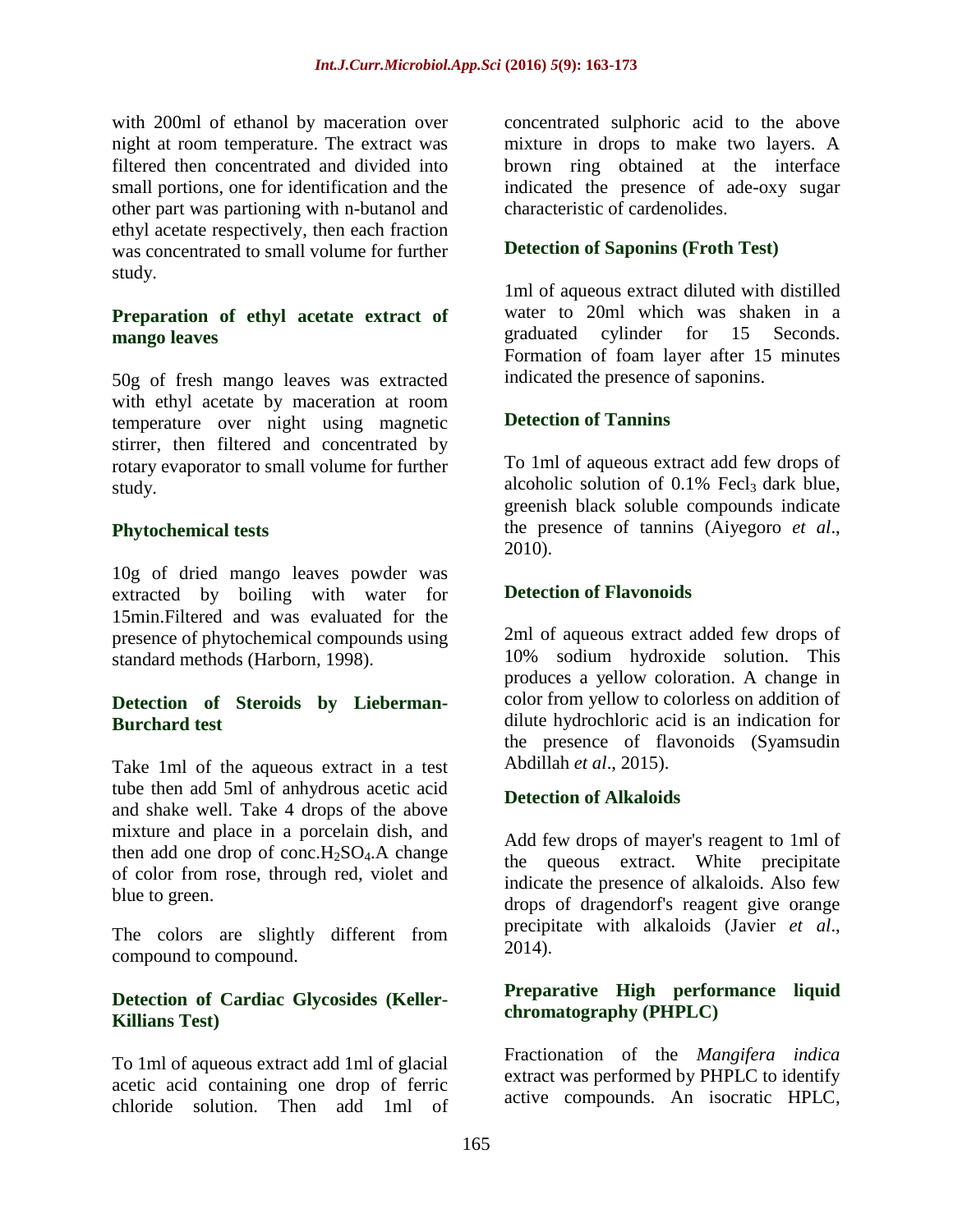variable wavelength UV-Visible Detector, and reverse phase C18, Phenomenex column (250 X 4.60mm) was used. The mobile phase components acetonitrile: water: aceticacid (60:40:0.5) were filtered through 0.2 micron membrane filter before use, and pumped from the solvent reservoir at a flow rate of 10ml/min, which yielded column backup, max.pressure 25pk. The column was maintained at room temperature. 2ml of different Mango leaves extracts were injected (Javier *et al*., 2014).

#### **Results and Discussion**

#### **Phytochemical analysis**

The results of qualitative phytochemical

analysis of the crude extract of *M. indica* leaves are shown in Table 1.

#### **Preparative High performance liquid chromatography (PHPLC)**

The following chromatograms confirmed the presence of some phenolic compounds in all Mango leaves extracts.

Preliminary phytochemical investigation confirmed that mango leaves are rich with several chemical constituents as shown in table (1) by using specific tests for each group of compounds. Mango leaves are good source for Alkaloids, Flavonoids, Tannins, Steroids and Cardiac glycosides while saponin glycosides are absent.

| Phytochemicals            | <b>Test</b>                 | <b>Crude extract</b> |
|---------------------------|-----------------------------|----------------------|
| <b>Alkaloids</b>          | Dragendroff's test          |                      |
|                           | Mayer's test                | ┿                    |
| <b>Flavonoids</b>         | <b>Alkaline reagent</b>     | $\pm$                |
| <b>Tannins</b>            | <b>FeCl3</b> test           | $\pm$                |
| <b>Steroids</b>           | Liebermann-Burchard test    | $\pm$                |
| <b>Saponins</b>           | <b>Frothing test</b>        |                      |
| <b>Cardiac glycosides</b> | <b>Keller-Killians Test</b> |                      |

#### **Table.1** Qualitative phytochemical analysis of *M. indica* leaves

#### **Fig.1** Mango tree

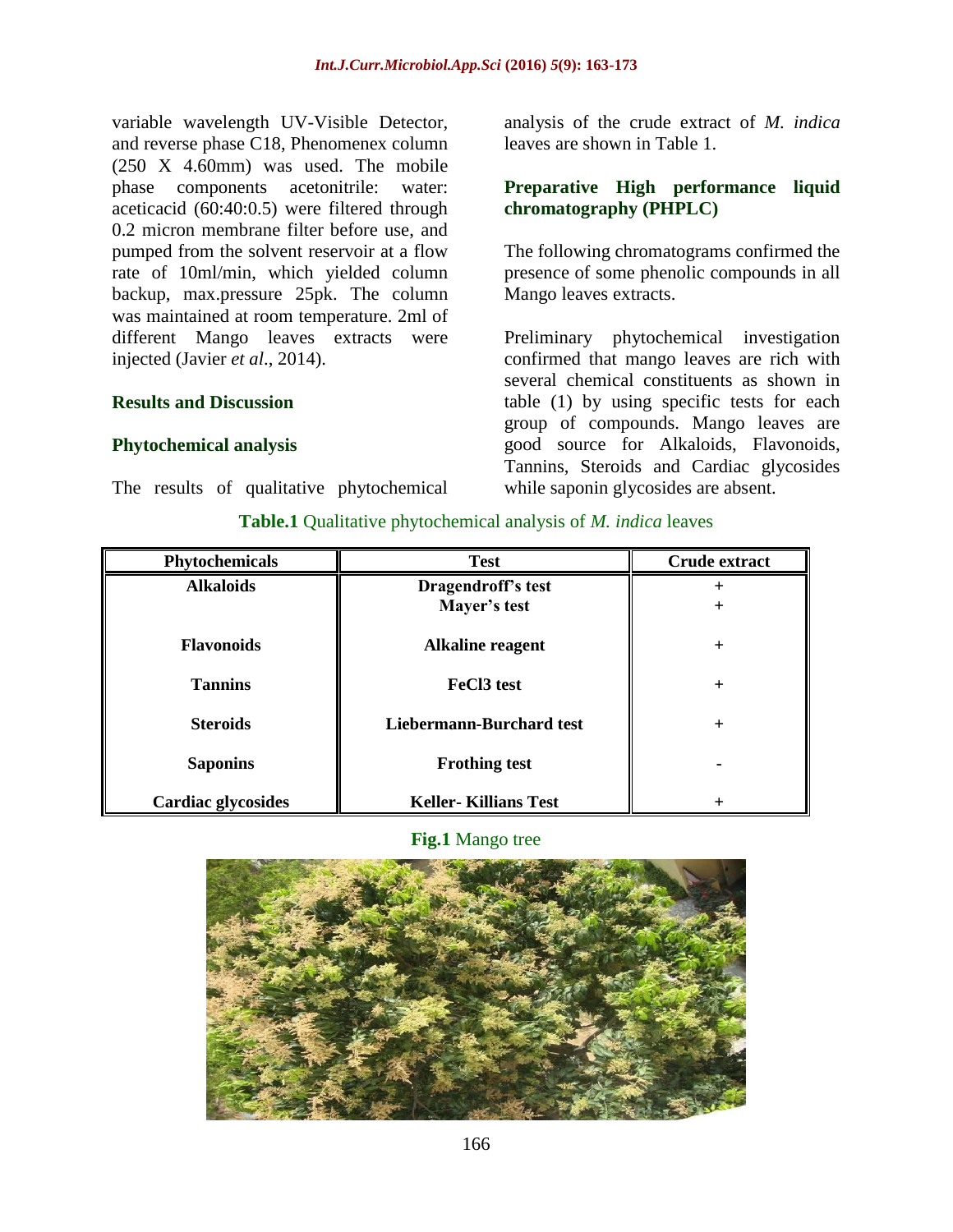# **Fig.2** Methanolic Mango leaf extract



| CН | tR [min] | Area [µV-sec] | Height [µV] | Area%  | <b>Height%</b> |
|----|----------|---------------|-------------|--------|----------------|
|    | 3.117    | 12351524      | 430644      | 22.744 | 16.489         |
|    | 3.367    | 4571572       | 381079      | 8.418  | 14.591         |
|    | 3.617    | 2772721       | 341060      | 5.106  | 13.059         |
|    | 3.875    | 9602864       | 424866      | 17.683 | 16.268         |
|    | 4.300    | 10038327      | 330871      | 18,485 | 12.669         |
|    | 5.233    | 6716438       | 200990      | 12.368 | 7.696          |
|    | 5.592    | 2126882       | 174863      | 3.916  | 6.695          |
|    | 5.758    | 1800219       | 152949      | 3.315  | 5.856          |
|    | 6.208    | 2206906       | 96984       | 4.064  | 3.713          |
|    | 6.842    | 452299        | 36137       | 0.833  | 1.384          |
|    | 7.267    | 1666183       | 41262       | 3.068  | 1,580          |

# **Fig.3** Ethanolic Mango leaf extract

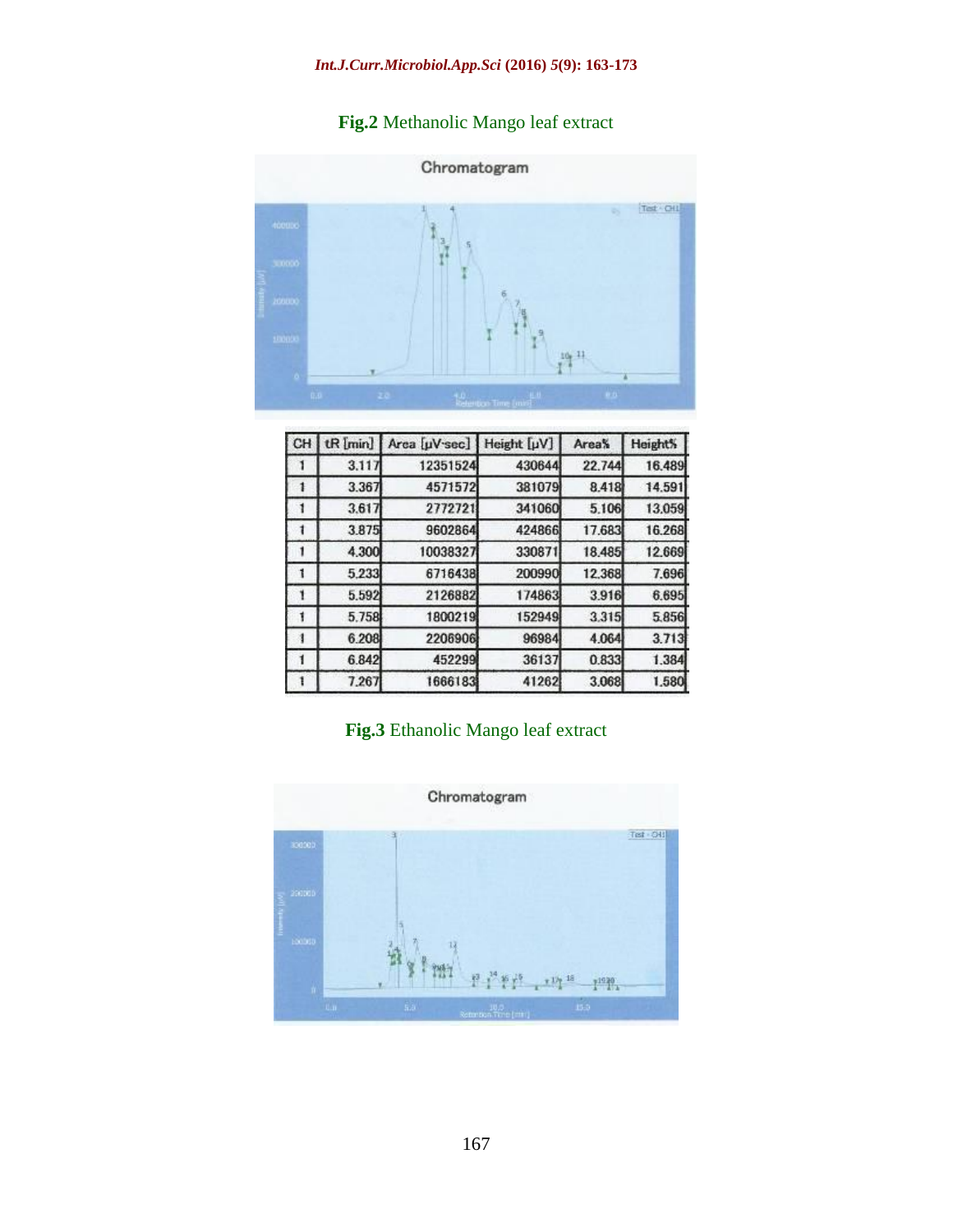# *Int.J.Curr.Microbiol.App.Sci* **(2016)** *5***(9): 163-173**

| CH | tR [min] | Area [uV-sec]   Height [uV] |        | Area%  | Height% |
|----|----------|-----------------------------|--------|--------|---------|
| 1  | 3.917    | 609129                      | 62362  | 3.569  | 5.057   |
| 1  | 4.033    | 625251                      | 81171  | 3.663  | 7.624   |
| 1  | 4.217    | 1884001                     | 310493 | 11.038 | 29.161  |
| ı  | 4.358    | 397023                      | 70598  | 2.326  | 6.631   |
|    | 4.625    | 2485233                     | 122323 | 14,561 | 11488   |
| ī  | 5.100    | 290342                      | 41304  | 1.701  | 3,879   |
| Ŧ  | 5.408    | 2388824                     | 87083  | 13.996 | 8.179   |
| 1  | 5.950    | 1639033                     | 50564  | 9.603  | 4.749   |
| 1  | 6.525    | 602642                      | 33819  | 3.531  | 3.176   |
| 1  | 6,850    | 461902                      | 31174  | 2.706  | 2.928   |
| t. | 7.208    | 745101                      | 33869  | 4.366  | 3.181   |
|    | 7.633    | 2573025                     | 79006  | 15.075 | 7.420   |
|    | 8.925    | 500445                      | 12029  | 2.932  | 1.130   |
| ŧ  | 9,950    | 613966                      | 17892  | 3.597  | 1.680   |
| 1  | 10.625   | 233317                      | 7740   | 1.367  | 0.727   |
|    | 11,408   | 457042                      | 11197  | 2.678  | 1.052   |
|    | 13.525   | 129648                      | 3402   | 0.760  | 0,320   |
| 1  | 14.417   | 367686                      | 6517   | 2.154  | 0.612   |
| 1  | 16.225   | 41413                       | 1198   | 0.243  | 0.113   |
|    | 16.733   | 22844                       | 1011   | 0.134  | 0.095   |

# **Fig.4** n-butanol Mango leaf extract



|       | CH   tR [min]   Area [µV·sec]   Height [µV] |       | Area%  | Height's |
|-------|---------------------------------------------|-------|--------|----------|
| 2.892 | 255709                                      | 13796 | 16.216 | 16.816   |
| 3.142 | 443263                                      | 24917 | 28.111 | 30.373   |
| 3.400 | 398297                                      | 20781 | 25.259 | 25.332   |
| 3.800 | 152203                                      | 11804 | 9.652  | 14.389   |
| 4.100 | 327373                                      | 10739 | 20.761 | 13.091   |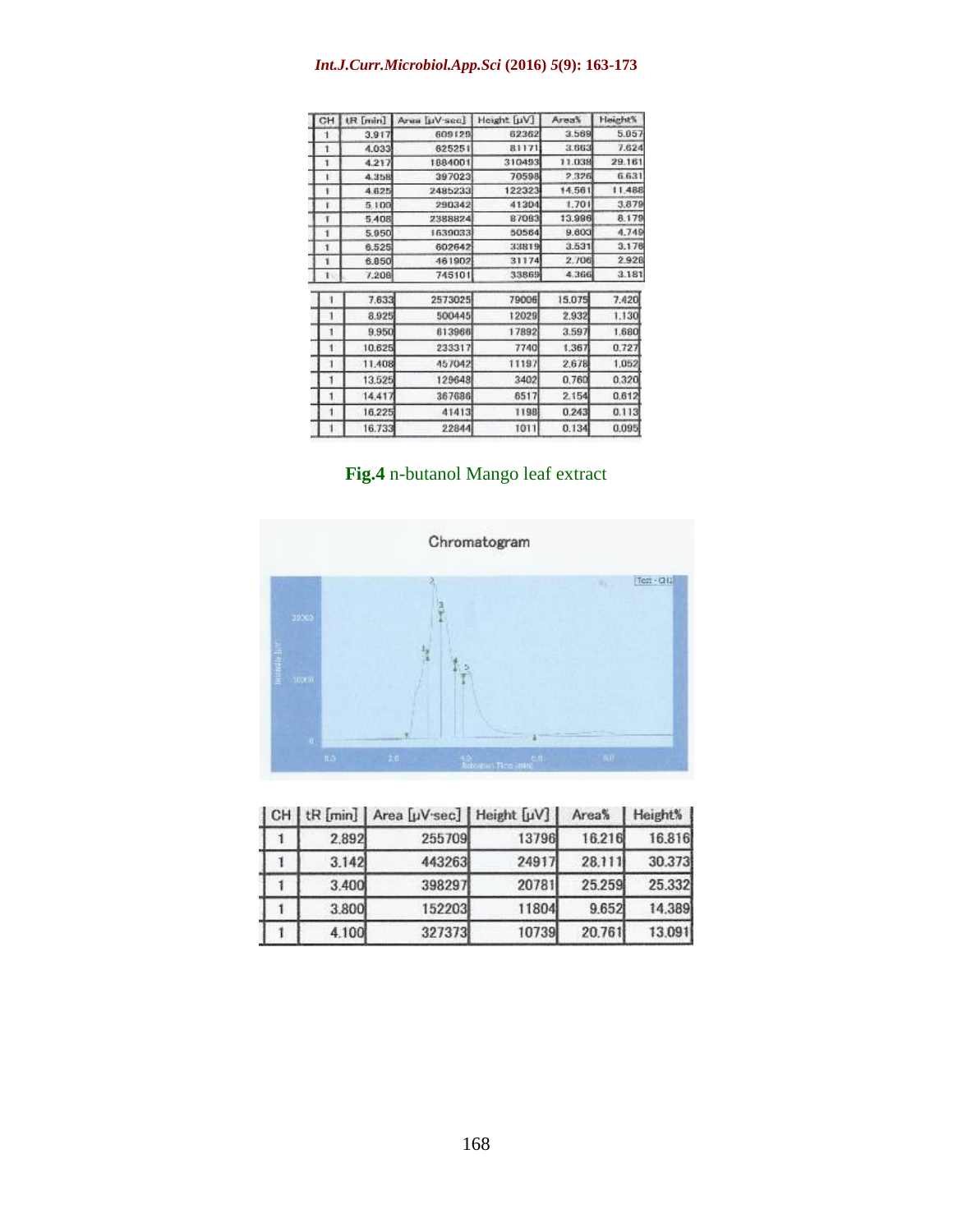# **Fig.5** Ethyl acetate Mango leaf extract



|       | CH   tR [min]   Area [uV sec]   Height [uV] |      |        | Area%   Height% |
|-------|---------------------------------------------|------|--------|-----------------|
| 3.667 | 20260                                       | 1692 | 32.817 | 33.728          |
| 3.775 | 25984                                       | 1741 | 42.088 | 34.696          |
| 4.050 | 15492                                       | 1584 | 25.094 | 31,576          |

# **Fig.6** Std.Caffeic acid



# **Fig.7** Std.Chlorogenic acid

|   | Chromatogram |             |
|---|--------------|-------------|
|   |              | $Test - CH$ |
| . |              |             |
|   |              |             |
| ٠ |              | an mill     |

|       | CH   tR [min]   Area [uV·sec]   Height [uV] |        |        | Area% Height% |
|-------|---------------------------------------------|--------|--------|---------------|
| 3.625 | 3126068                                     | 346712 | 91.432 | 97.155        |
| 4.142 | 292948                                      | 10152  | 8.568  | 2.845         |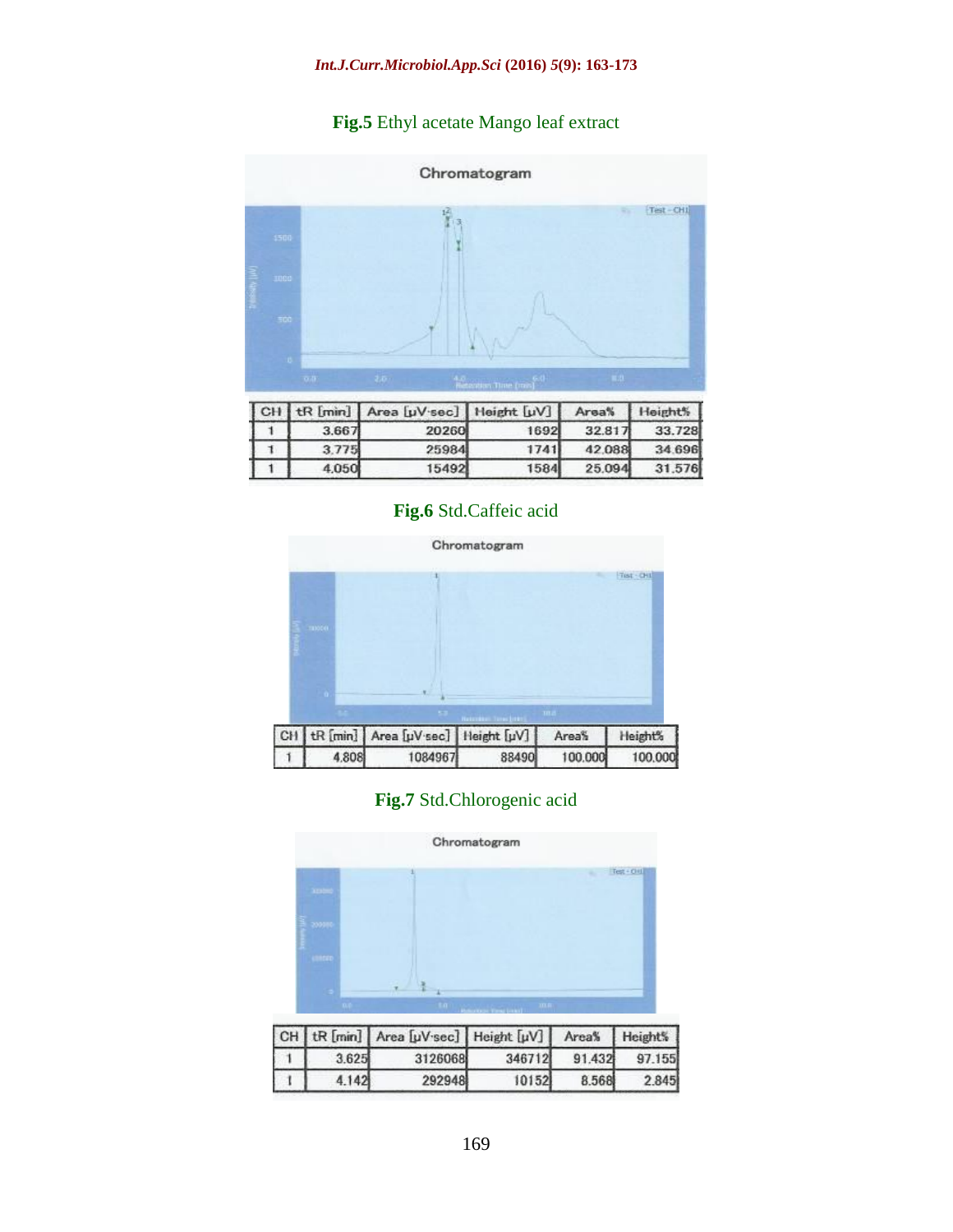# **Fig.8** Std.Rutin

#### Chromatogram



|       | CH   tR [min]   Area [µV·sec]   Height [µV] |      | Area%   | Height's |
|-------|---------------------------------------------|------|---------|----------|
| 3.300 | 97201                                       | 7450 | 100,000 | 100,000  |

# **Fig.9** Std.Quercetin



### **Fig.10** Std.Kambferol

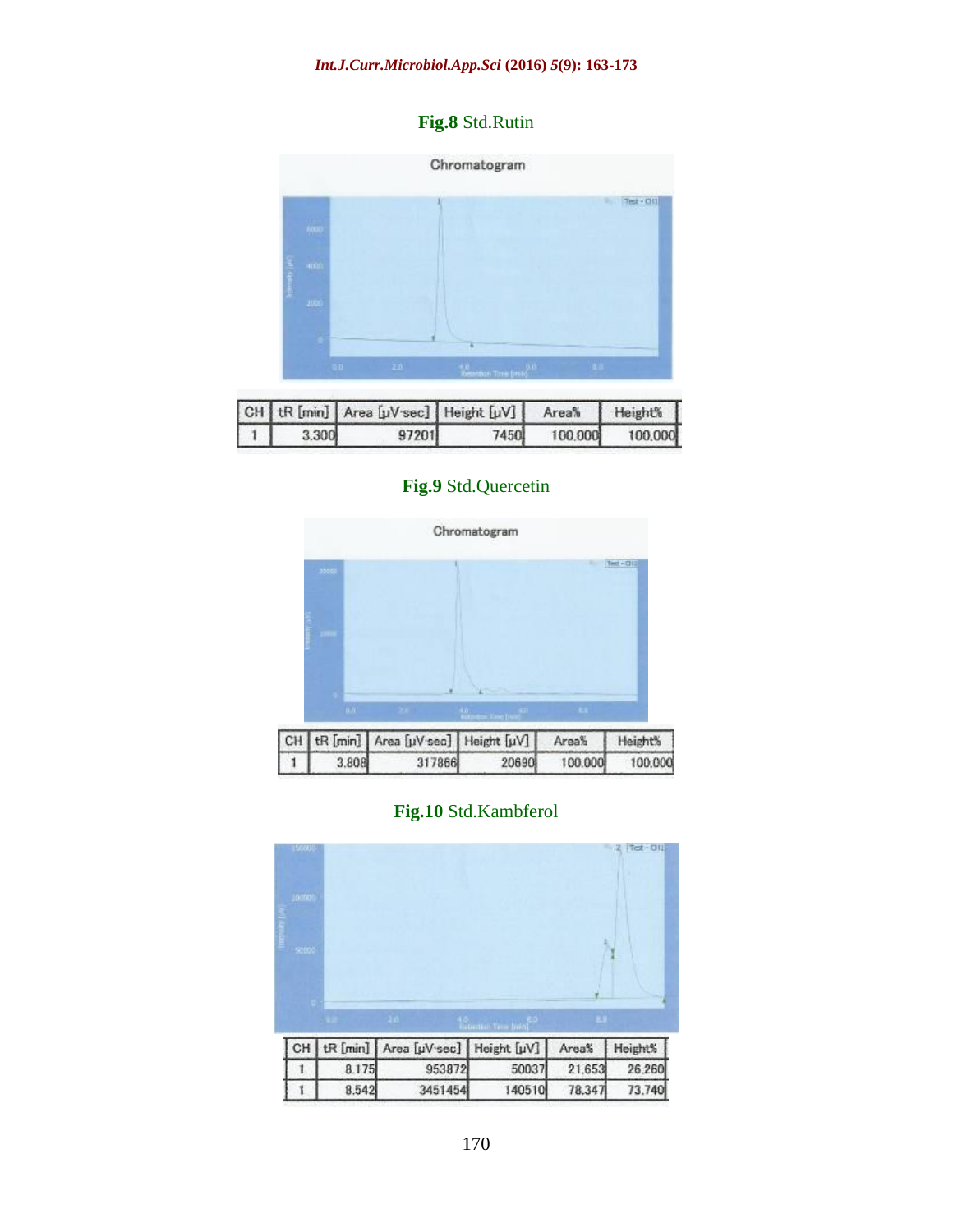



**Fig.12** GC-MS chromatogram of phenolic standards

|                | Peak <sub>R</sub> .Time | Area    | Area%  | Height  | Height% |
|----------------|-------------------------|---------|--------|---------|---------|
|                | 6.21                    | 652668  | 15.60  | 113011  | 10.00   |
| $\overline{c}$ | 6.86                    | 161600  | 3.86   | 32012   | 2.83    |
| 3              | 8.33                    | 78782   | 1.88   | 19910   | 1.76    |
| 4              | 10.01                   | 2524326 | 60.33  | 821984  | 72.77   |
| 5              | 11.46                   | 145204  | 3.47   | 26641   | 2.36    |
| 6              | 15.07                   | 177047  | 4.23   | 47801   | 4.23    |
| $\overline{7}$ | 20.96                   | 444644  | 10.63  | 68246   | 6.04    |
|                |                         | 4184271 | 100.00 | 1129605 | 100.00  |

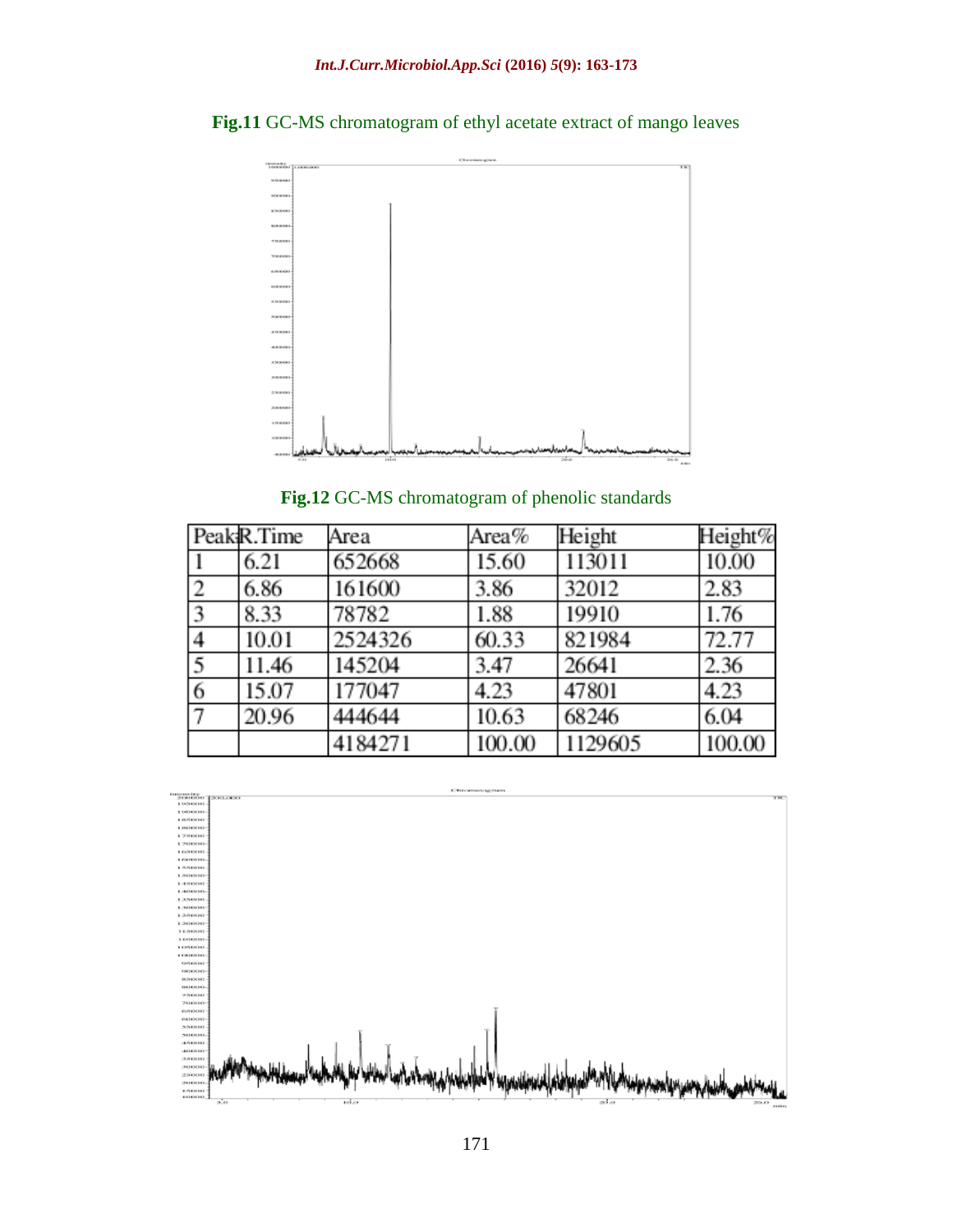



Based on reversed phase PHPLC chromatograms for each fraction of Mango leaves extract together with most important phenol standards we confirmed that hot methanolic extract fraction contain high concentration of Quercetin, Rutin and Chlorogenic acid while ethanolic fraction contain high concentration of Quercetin and Caffeic acid, n-butanol fraction contain high concentration of Rutin and Quercetin, finally ethyl acetate fraction contain high concentration of Quercetin and chlorogenic acid. But the highest concentration of Quercetin found in ethyl acetate fraction of fresh leaves by using GC-MS.

In conclusion, the extensive survey of literature revealed that *Mangifera indica* is an important source of many pharmacologically and medicinally important chemicals. It is a potential source of polyphenolic compounds with high antioxidant activity that protect the body against damage linked to oxidative stress. The quantities of these compounds varies in different plant parts besides being affected by the geographic locations of the plants and method of extraction with suitable solvent. However, further researches are still required to elucidate the active ingredients and detail underlying mechanism that support its therapeutic use.

#### **Acknowledgments**

My great thanks to Dr. Enasjawad for her helps to bring Mango leaves.

#### **References**

- Abdelnaser Abdelghany Elzaawely and Shinkichi Tawata. 2010. Preliminary Phytochemical Investigation on Mango Leaves. *Word J. Agri. Sci.,* 6(6): 735-739.
- Aiyegoro, O.A., Okoh, A.I. 2010. Preliminary pytochemical screening and in vitro antioxidant activities of the aqueous extract of *Helichrysum longifolium* DC. *BMC Complement Altern. Med.,* 10: 21.
- [Augustin](http://jn.nutrition.org/search?author1=Augustin+Scalbert&sortspec=date&submit=Submit) Scalbert, [Gary Williamson.](http://jn.nutrition.org/search?author1=Gary+Williamson&sortspec=date&submit=Submit) 2000. Dietary Intake and Bioavailability of Polyphenols. *The American Society for Nutritional Sci.,* 130(8): 2073S-2085S**.**
- Halilu, M.E., A. Abubakar, Garba, M. KandIsah, A.A. 2012. Antimicrobial and Preliminary Phytochemical studies of Methanol Extract of Root Bark of *Crossopteryx febrifuga* (Rubiaceae). *J. Appl. Pharma. Sci.,* Vol. 2 (12), pp. 066-070.
- Harborn, J.B. 1998. [Phytochemical methods](http://www.google.com/books?hl=ar&lr=&id=2yvqeRtE8CwC&oi=fnd&pg=PR7&dq=modern+methods+for+identification+of+compounds&ots=xyffP4PoV2&sig=gnfIJ1UngVPOTYWkQWeoOy2GGGo)  [a guide to modern techniques of plant](http://www.google.com/books?hl=ar&lr=&id=2yvqeRtE8CwC&oi=fnd&pg=PR7&dq=modern+methods+for+identification+of+compounds&ots=xyffP4PoV2&sig=gnfIJ1UngVPOTYWkQWeoOy2GGGo)  [analysis.](http://www.google.com/books?hl=ar&lr=&id=2yvqeRtE8CwC&oi=fnd&pg=PR7&dq=modern+methods+for+identification+of+compounds&ots=xyffP4PoV2&sig=gnfIJ1UngVPOTYWkQWeoOy2GGGo)
- Javier, E., Ramirez, Ricardo Zambrano, Beatriz Sepúlveda and Mario, J. 2014. Simirgiotis. Antioxidant Properties and Hyphenated HPLC-PDA-MS Profiling of Chilean PicaMango Fruits (*Mangifera indica* L. Cv. piqueño). *Mol.,* 19: 438-458.
- Joona, K., Sowmia, C., Dhanya, K.P., and Divya, M.J. 2013. Preliminary